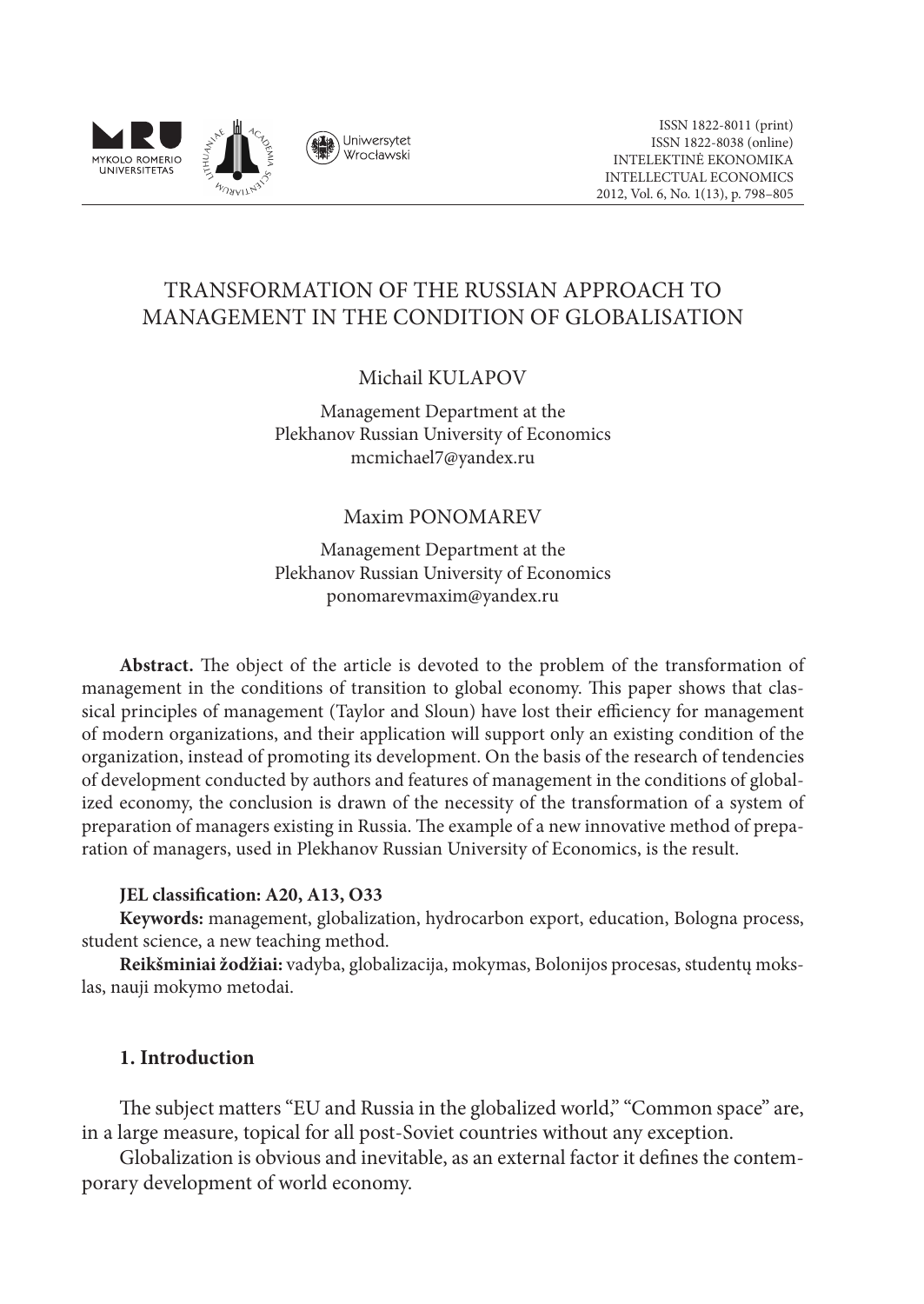Besides, the process of globalization touches all levels of economy, not only interstate relations (international organizations, transnational corporations, and strategic alliances) (Kulapov M. 2006).

On the February 14, 1994, the business community was shocked by the fact that George Soros had lost 600 million USD on that day. Few people perceived that the world had become uncontrollable.

Again, few people realized that the new economy of the 21st century would require new conditions on principle for survival in the competition (Barisheva G. 2006).

The approaching globalizing economy can be compared with chaos in less detail on the background of erasure of national boundaries and mixed business structures. However this chaos can be considered as a semi-structured but clearly controllable organizational structure.

For joint production of products and services as well as their sale in a number of countries, the resources and research outcomes are being combined.

### **2. Specificity of management in globalized economy**

In condition of the coming globalization, whether we want it or not, the following aspects move forward:

- The concept of an efficient manager (combining various management models with lightning speed, taking into account the mentality of employees);
- Creation of a professional development system of managers;
- Changing paradigm of the personal values of an operating manager—work not for oneself, but for the shareholders.

The latter takes place in an environment which is continuously changing under the impact of a number of factors:

- Constant changes in the political, economic and social environment;
- Deregulation along with acceleration of progress;
- Transformation of behavioral patterns and relations within the staff;
- More active involvement of employees in the decision-making processes.

The example of the company Druckmaschinen GMBH (existing more than 150 years, with HQ in Heidelberg) is quite typical. Its HR department has conducted conceptual changes at the turn of the century by changing the notion of "worker" to the notion "labour manager."

A similar case was also described by the classic writer on management, Peter Drucker, when he introduced the notion "Knowledge workers" (workers who possess the knowledge). The main peculiarity of this group is their ability to create a new value "at the expense" of their knowledge, not at the expense of material resources (Kulapov M. N. 2007).

The nature of the present-day production and management technology mainly rules out tough regulation, requires empowerment for decision making.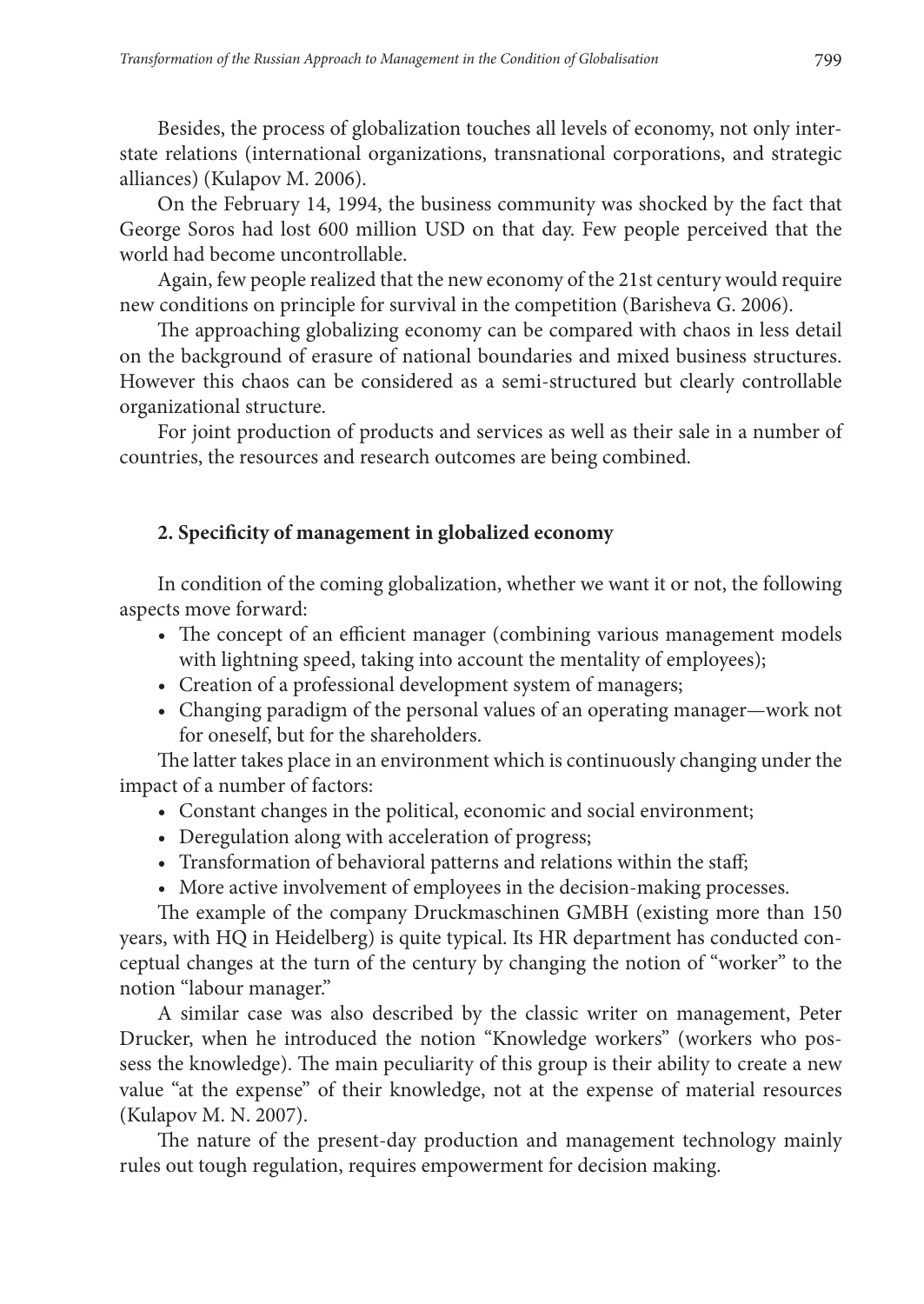Matthew Kirnen has fairly noticed that vertical and hierarchical structure with functional division, related to the laws of classic management (Taylor, Sloan), neutralizes the potential of managers for thinking, for moving, and for learning.

Rapid development of Internet and telecommunication means and toughening competition has apparently demonstrated the inefficiency and inertness of traditional hierarchical business structures. In Russia, particularly, more often virtual organizations (i.e. broker agency) have started to emerge, the employees of which do work in a common corporate office, though they are united with a strategic business goal.

As a prototype, the virtual company Benetton can be pointed out with the following traits:

- Central attention is paid to only the stages of production focused on product development and increase of its real value.
- The periphery makes a group of partners with constantly changing staff.

Thus the traditional hierarchical business structures are being replaced by an innovative infrastructure with a flexible system of corporate authority delegation. These structures (judging by dynamics) have a real future unlike those which are dependent on "yesterday's generals" to alleviate their way in the struggle for resources, the increasing consumption of which leads to a global ecological disaster.

We suppose that only enlightened people understand the point of dramatic change in the military doctrine in the USA and considered heated debates on this issue in American society as a political circus.

However only a few people have read the unnoticeable article in the journal *Business and Life,* which sounds as a requiem warning alarm to Russian hydrocarbon export.

#### **3. Hydrocarbon export: serious changes**

One of the few raw goods, the cost of which in Europe, Asia and the USA differs 3 and 4 times accordingly, is natural gas—the foundation of the Russian economy and its hydrocarbon export. However, serious changes, which are on the basis of price anomalies, happen just in this very market (Kapitsa S., Kurdiumov S., Malinetskij G. 2003).

The point of changes, which undoubtedly promise to turn over this market in the near future, is the concurrent development of a number of revolutionary directions for the market. One of the directions is rapid development of technologies of gas production from stratified rocky shales with no relation to oil resources.

The world learned about shale gas in 2003, solely thanks to Alan Greenspan's warning about the approaching gas crisis in the USA. So far there has been enormous progress in both technologies and exploration of resources.

Two circumstances are obvious: low production costs with new technologies and excessively huge resources of stratified rocky shales worldwide. The amount of explored resources of shale gas in USA, Canada, China, Poland, and UK will be sufficient for the next 60 years.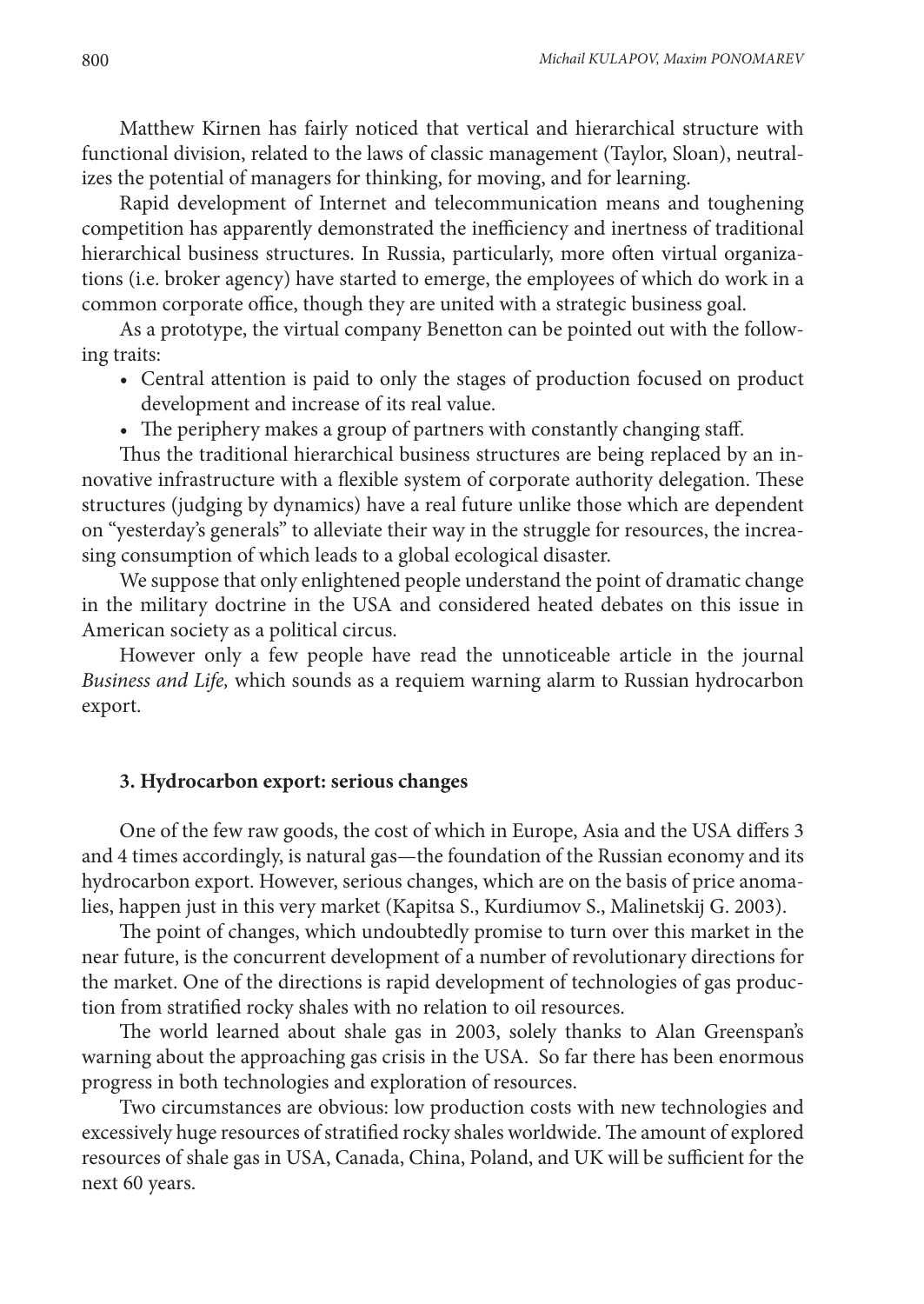One more factor is liquefied gas. There are already 40 countries to date that use liquefied gas. It will gradually narrow down the gas mains which are politically burdened, costly and ecologically harmful. And the spot market of gas trade diminishes the role of long-term contracts.

This is exactly the fact of the aforementioned burden of traditional types of hydrocarbon as a rapidly aged basis of modern economies due to which experts orient investors towards the purchase of shares of companies, working with new technologies. For example, the shares of the South-African company Sasol, developer of one of the largest shale gas fields in the Republic of South Africa as well as constructor of a giant oil and gas production complex in Louisiana.

Also, up to 75% of associated petroleum gas just gets burnt out in flares every year, which, along with economic loss, becomes a potential threat for normal functioning of a human organism at the physiological level. As a result of burning associated with petroleum gas, 400 000 tonnes of harmful substances such as carbon monoxide, nitrogen oxide, hydrocarbon, carbon-black, are thrown into the atmosphere annually.

There are two basic trends of associated petroleum gas utilization in the world:

**Energy trend.** It has a practically unlimited market. Associated petroleum gas is a high-calorie and ecologically pure fuel. Taking into account the high energy consumption level of oil extraction, there is a worldwide practice of its exploitation for generations of electricity users for production needs.

In the condition of constantly increasing rates on electricity and the portion of rates in the product cost, use of associated petroleum gas for generations of electricity needs will be economically justified.

**Petrochemical trend.** Associated petroleum gas can be processed with dry gas, driven up into the main system, gas petroleum, large fraction of light hydrocarbon and liquefied gas for domestic needs. Because of the insufficient level of utilization of the associated petroleum gas, on average only 40% of the petrochemical industry capability of the country is loaded. Loss of profit for each unprocessed billion m<sup>3</sup> of associated petroleum gas is equal to 270 million USD of the loss of mass commodities. Moreover, losses of the country budget make up about 35 million USD.

According to some estimates, the total result of processing associated petroleum gas, extracted in Russia, should account for 362 billion RUR a year.<sup>1</sup>

However the approach applied by Statoil and Gazprom relies on the long-term contracts and gas mains and hardly has an optimistic perspective. And apparently a similar perspective is expected for big and small countries with the economy based on these companies.

<sup>1</sup> Поручение Президента РФ Пр-1461 от 10.08.2007., Протокол выездного совещания Министра природных ресурсов РФ Ю.П. Трутнева в Ханты-Мансийске 18.06.2007 № 01-15/004012/2 от 26.06.2007 г.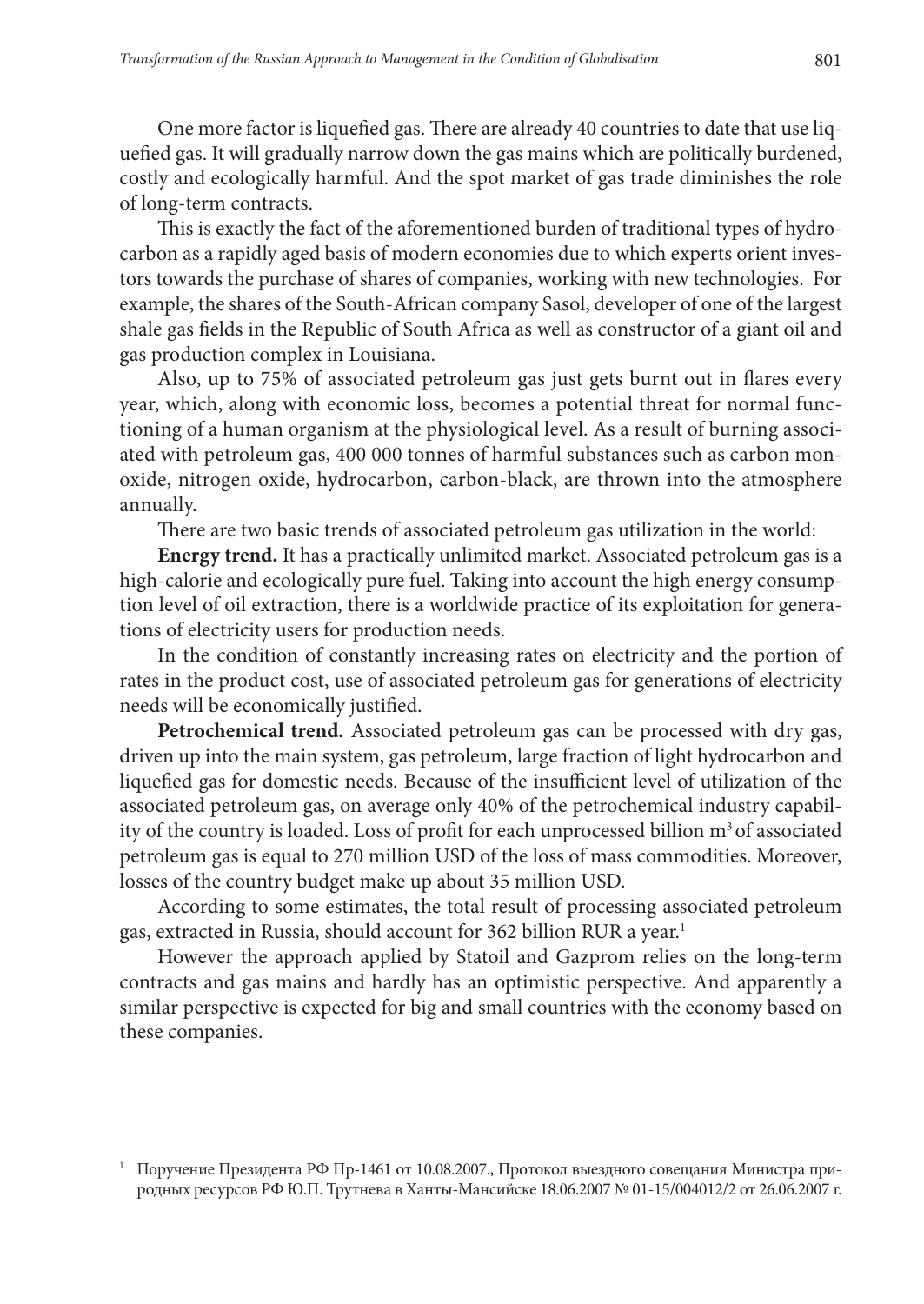#### **4. Transformation of the educational system in a globalized economy**

The collapse of the USSR engendered a prompt statement about a unidirectional world headed by the USA. It is not so.

Already today, when considering the budgets of the G-8 countries, the main guideline of their governments is the forecasting reaction of their stock exchange. However it is well known that the members of the aforementioned markets are the creditors of the majority of countries. Just through the transactions in the stock exchange and foreign exchange market with the effort of a limited number of non-national traders, nowadays a lot of money is made to solve global problems:

- recovery of Iraq;
- struggle with starvation and epidemics in Africa;
- elimination of the outcomes of the more frequent natural ecological disasters.

Returning to the issue of globalization and common space, it is worth mentioning that these processes obviously require active and comprehensive research.

However, instead of fundamental research of new management laws instead of the outdated ones (i.e. law of semi-structured system management), the educational community of the countries of the post-Soviet space are stuck in the problems of survival.

Despite the absence of specialized literature about a single algorithm of development stabilization of the global economy, all authors agree that the main problem is the deficit of innovations in the management field apart from the production or financial field. The same opinion was backed by the directors and deans of the leading business schools in the world, participating in the 2nd and 3rd International Business School Shanghai Conferences. Therefore training of an efficient manager, who focuses on the shareholders rather than on personal interests, should be prioritized.

Perspectives of training of managers for modern businesses will, on the one hand, depend on the level of independence of business schools in curriculum planning. On the other hand it will depend on the provision and ranking of competences stipulated in the  $3<sup>rd</sup>$  generation of the state educational standards (beginning with international and communications skills and ending with organisational competences).

It was mentioned in the Sorbonne Declaration (within the bounds of the Bologna Process) (Italy, Germany, UK, France) that "external and internal comprehension of the educational systems of the aforementioned countries is directly related to their international acknowledgment and attractive potential."

The purposes of the Bologna process are known as provisions of equal opportunities for higher education to those who are capable of it, as well as making education transparent, mobile and comparable (Gretchenko A. 2009).

Educational community of Russia understands and accepts it as a whole.

Though there are also those aspiring to the role of an architect of contemporary Russian education in a "burst of creativity," who tries to act as stated in the famous revolutionary song "We will raze the whole world of violence to the ground, and then..."

Thus, nowadays Russian education is subject to debates, in which some "avantgardists" in education try to cross out the 300 year old traditions of the Russian ed-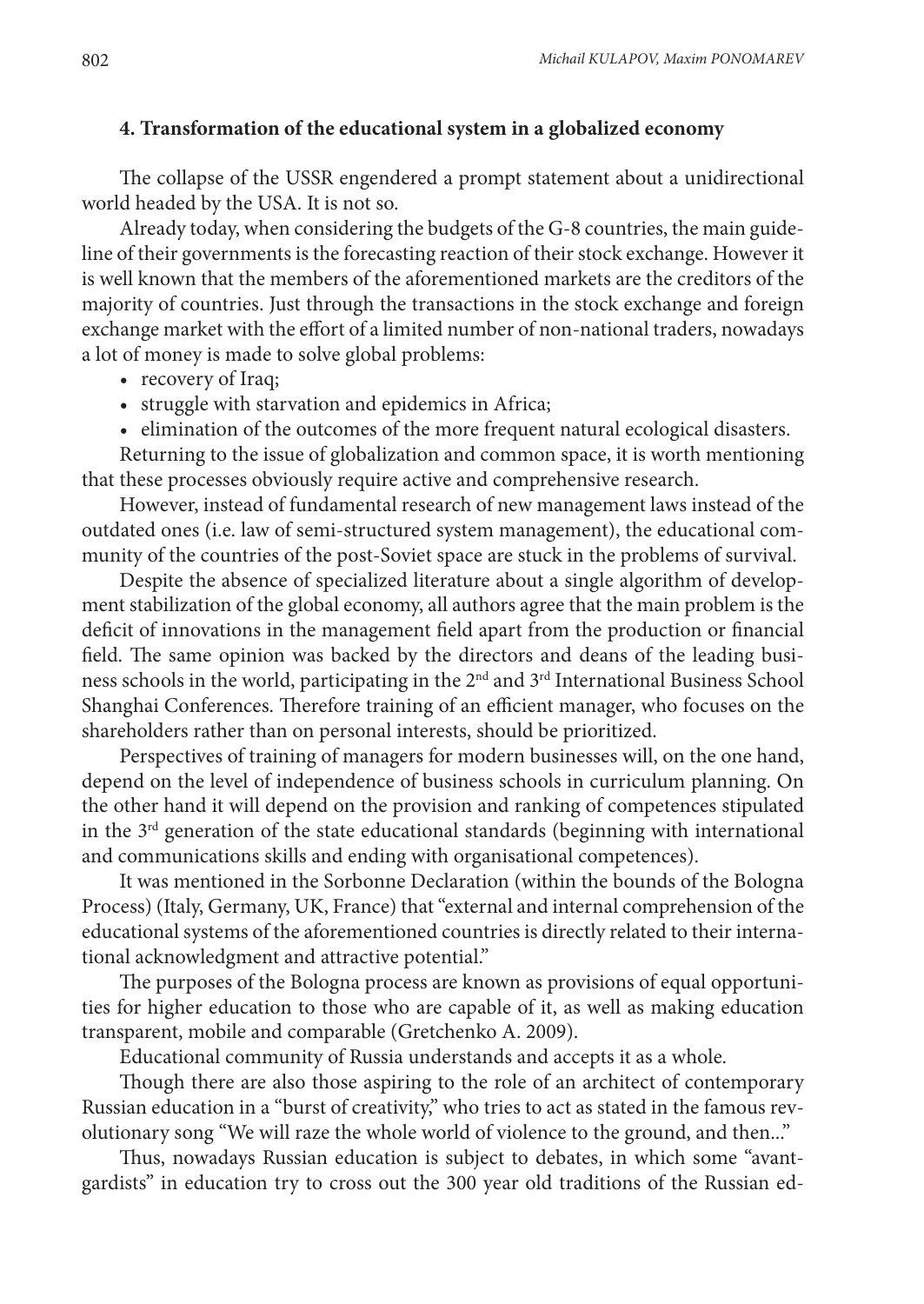ucation under pretence of rapid entrance into the Bologna process which is, by the way, built on the basis of the German educational system and brilliantly adapted to the Russian mentality.

It is quite worth mentioning that by signing the Bologna conventions Germany (and not only) has set an example of care of national specificity of education. A number of universities in Italy have already started implementation of Bachelor's degree training. Thus the Russian education reformers should have gotten to know the real rather than declared experience of the Bologna Process.

The next problem is employers. It can be described with the help of the well-known law of physics: "the more the body weight is, the more inactive the body is." The survey of the representatives of a number of enterprises in Siberia, conducted in September 2006 by the journal *Expert*, revealed that employers in the majority of cases do not understand what "a bachelor" is.

Nevertheless, as the Eastern proverb says, "the dogs bark, but the caravan moves on."

According to the estimations of a number of experts of the Ministry of Education, the issue of formation of the educational and scientific innovation environment of educational institutions, marked by the Bologna Convention, will be generally solved in Russia by 2013.

Just the solution of this problem will finally enable to efficiently create the personality of the future manager; the very manager who will be able to generate innovation at a more rapid pace than those imitators who master his or her innovations. It is very important in the inevitably globalising world economy.

In the condition of free access to outdated technology, keeping an edge over competitors requires constant innovations.

And finally, one more problem which cannot remain unstated: Russian education will overcome a certain rudiment. Pre-reform system of administration of student research work was generally only related to practice. Therefore there should be implemented an amendment of the learning process for the training of graduates, possessing not only research skills but also capable of delivering the research results to the consumers of science intense products.

In the course of formation of the educational and scientific innovation environment a new teaching method is emerging. Along with traditional elements (theoretical and procedural) it comprises of environmental, developing and resource components.

At Plekhanov Russian University of Economics this method consists of:

- active participation of the students in research ordered by the public and private sectors;
- Multipurpose work of the future graduates in the existing system of the students union of the University;
- Development of professional skills of future managers in the training complex "Training corporation";
- Education at 85 foreign partner universities according to the programme "Mobility."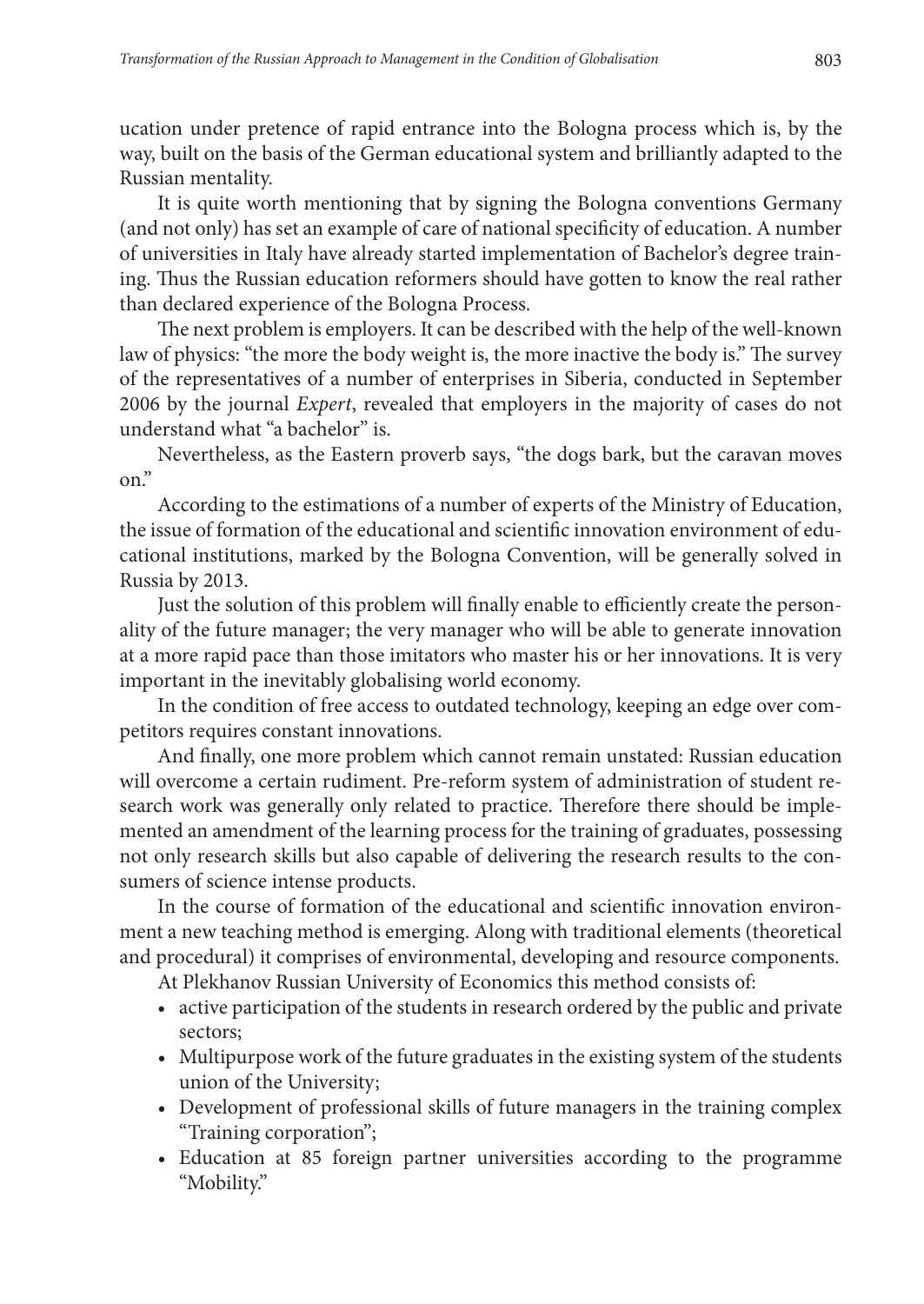• Course training in the centre of staff development.

However, the efforts of Plekhanov Russian University of Economics towards overcoming the late-Soviet rudiments such as creation of the real student science and prolonged adoption of the domestic inventions (big and small), will hardly have a noticeable efficiency rate without targeted legal support, inflexibly separated from inconsistency peculiar to our mentality.

#### **5. Conclusion**

The educational community really works to get the Russian higher education to be based on such fundamental principles as academic freedom and unity of research and teaching.

While developing the educational system we should not forget about the conceptual goal of European and world education—lifelong learning.

As a corresponding member of the Russian Academy of Sciences (Grinberg R.S) fairly noticed, the approaching era of globalisation transforms and specifies this goal in terms of the obligation of the Russian educational system to train the future graduates for systemic change of professional skills from their career start till retirement.

These are the "faces" of globalisation regardless of any perceptions and objections.

#### **References:**

- 1. Barisheva, G. A. "Contribution of education in creation of country's GDP." *The Economist*, 2006 (7). pp. 35–39.
- 2. Gretchenko, A. I. *Bologna Process: integration of Russia into the European and global educational space*. Moscow: Knorus, 2009.
- 3. Kapitsa, S. P., Kurdiumov, S. P., and Malinetskiy, G. G. *Synergy and forecast of the future*. ed. 3. Moscow: Editorial URSS, 2003.
- 4. Kulapov, М. N., Zhuravlyova, G. P. *New economy in the condition of globalization* (monograph). Edited by R.S. Grinberg. Мoscow: Paleotip, 2006.
- 5. Kulapov, М. N., Zhuravlyova G. P. *Russia in the globalizing world*. Edited by R.S. Grinberg. Мoscow: Knorus, 2007.
- 6. Glukhov, B. B., Korobko, S. B., Marinina*,* T. V. *Knowledge economy*. St. Petersburg: Piter, 2003.
- 7. Odegov, Y. G., Kulapov, M. N. *Economic dictionary for specialists of market economy*. Moscow: Russian Economic Academy, 2006.
- 8. Neimatov Y. M. *Education in the ХХI century: trends and forecast*. Moscow: Algoritm, 2002.
- *9. Domestic universities in the condition of dynamics of the golden century of the Russian culture*. Edited by V.Y. Oleseyuka. St. Petersburg: Soyuz, 2005.
- 10. The concept of demographical policy of the Russian Federation for the period till the year 2025. <www.rost.ru>.